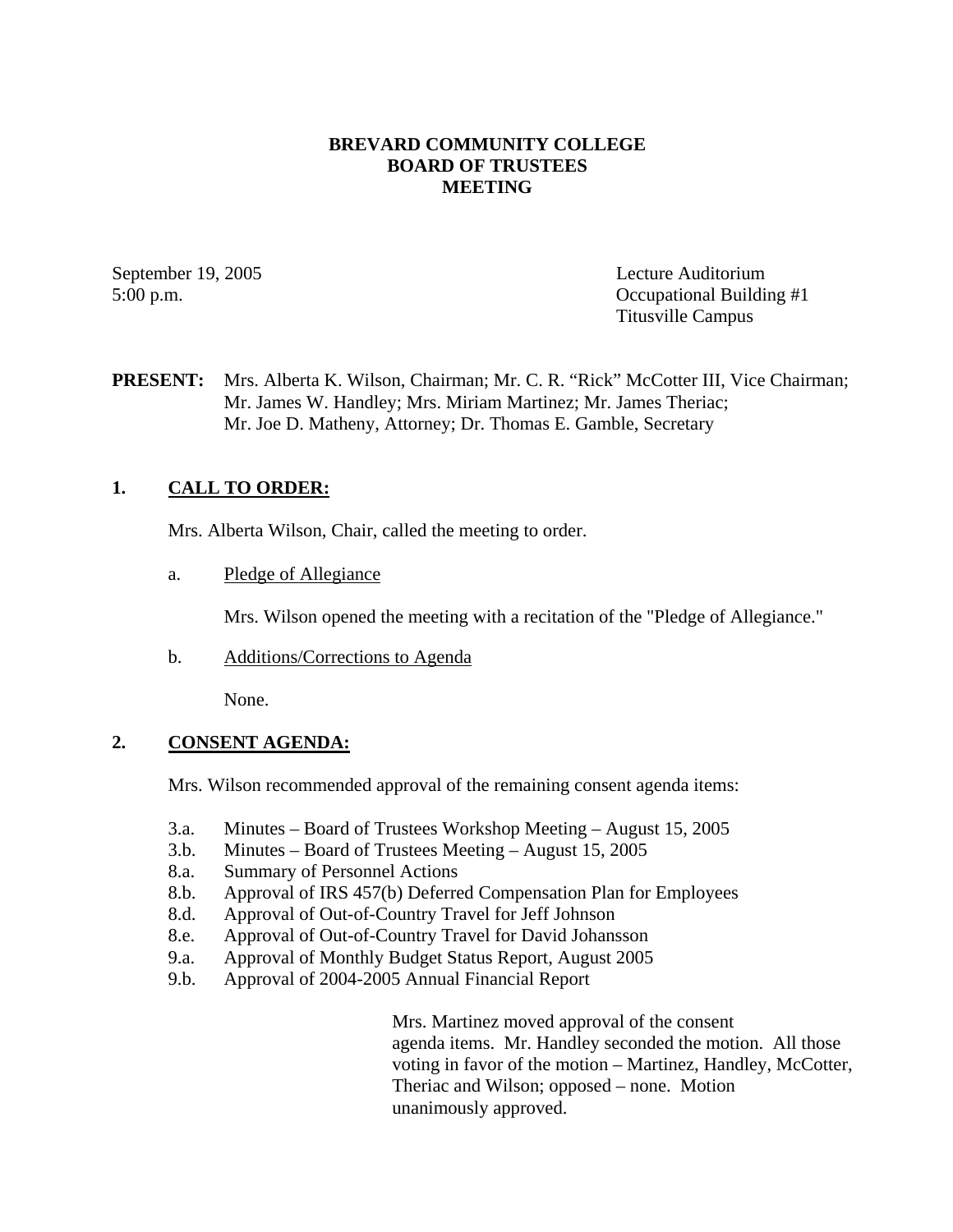### **3. APPROVAL OF OFFICIAL MINUTES OF PREVIOUS MEETINGS:**

a. Minutes – Board of Trustees Workshop Meeting – August 15, 2005

Approved – consent agenda.

b. Minutes – Board of Trustees Meeting – August 15, 2005

Approved – consent agenda.

### **4. COMMUNICATIONS:**

#### a. Report on Titusville/Virtual Campus Programs

Dr. Kathy Cobb, Provost, Titusville/Virtual Campuses, reported on programs and projects taking place on the Titusville Campus. She reported that \$10,000.00 seed money was recently received from Parrish Medical Center (PMC) for reopening the childcare center on the campus. The childcare center will be utilized by college and PMC faculty and staffs, with a projected opening date of October 31, 2005. Secondly, PMC is assisting with the food preparation for planned meals to be sold on the Titusville Campus for the convenience of students, faculty and staff. In addition, PMC is working with the Titusville Campus on the development of a project "Main Street PMC." PMC is obtaining historical homes throughout Florida to be relocated to the area adjacent to the Campus, creating a quaint town to attract neighboring businesses. Dr. Cobb stated that the college has also acquired historical homes such as the Groveskeeper House and plans to partner with PMC to create a historical setting for social and educational events.

Dr. Cobb reported that the Chain of Lakes is a reality after many years of planning. The area is currently being utilized for soccer playing fields with future expansion plans that will benefit the college.

Dr. Cobb reported on the Titusville Center for Teaching Excellence which is a room in Building 1 for faculty to work on improving classroom instruction using technology.

Dr. Cobb reported that the Virtual Campus was recently honored as recipient of the Instructional Technology Council Award for Outstanding Distance Learning Education Program. She further reported that the Virtual Campus is launching a partnership with the University of Central (UCF). The program entitled Partnership for the Advancement of Distributed Learning (P-ADL) is seeking partners, along with Brevard Community College to infuse technology into the teaching and learning process. Virtual Campus staff will be leading workshops in the P-ADL facility. Further details on these efforts will be presented to the Board in the near future.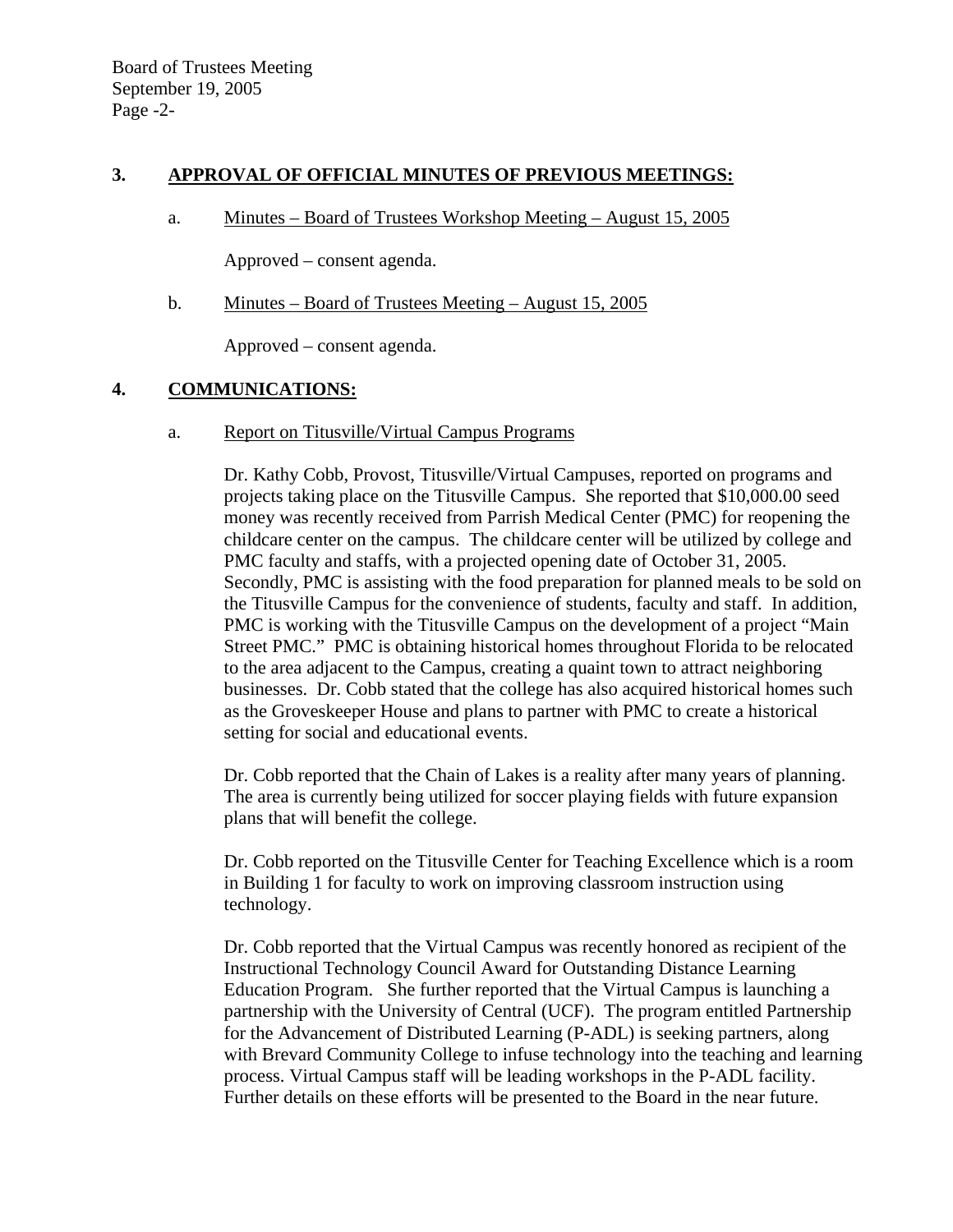Dr. Cobb reported on techniques developed by Titusville Math teacher, Dr. Joe Wakim, for tutoring distance learning students. She stated that this is an example of the Virtual Campus' dedication to provide outstanding student services to distance learning students.

### b. Recap of READ® and Learn Campaigns

Dr. Bert Purga, Provost, Palm Bay Campus, provided an update on the READ® & Learn poster campaign, designed to inspire students' interest in reading. He introduced Ms. Dayla Nolis, Palm Bay Campus Designer and campaign coordinator. She reported that faculty have shared that the campaign creates the opportunity for students to approach them to discuss interest in areas depicted on the posters. Ms. Nolis reported that students were recruited from the graphics programs, who were rewarded by scholarship hours for their time and effort. She introduced the students, Ligia Probus and Sue Conant and recognized Kelly LaMaster, who was not present. She further reported that to expand the program to Brevard County High Schools a dual enrollment independent study course was created, Digital Imaging I and II, for Bayside and Palm Bay High School students. These dual enrollment students created posters for display in their high schools. These posters and the posters depicting the Board of Trustees were displayed.

### **5. CITIZEN'S PRESENTATION:**

Several faculty members requested an opportunity to discuss faculty rights, respect and impasse issues with the Board. Mr. Matheny advised the Board of their role in addressing pending Union employment issues. The Board is not permitted to discuss impasse issues with anyone, including other Board members, the administration, outside legal counsel, etc. As such, he advised that entertaining presentations on behalf of the Union are inappropriate as they would be designed to influence the Board in the decision process.

- a. Ms. Amy Rieger reported she is one of 205 faculty members, who teaches American History , and also serves as Chair of the Cocoa Campus Liberal Arts Department. She reported that she is also chief negotiator for UFF-BCC, but will not discuss related issues. She addressed the skills and dedication of BCC's faculty with a request that faculty, and issues important to them, be considered with due diligence and respect.
- b. Mr. Ken Lemhouse reported he is a Melbourne Campus Librarian, and encouraged the Trustees to visit the Campuses for random visits and conversations in order to increase their knowledge of college faculty and issues important to them and the college.
- c. Ms. Karyn Ott stated she is an Assistant Professor and Program Coordinator at the Palm Bay Campus Humanities Department. She reported on several faculty success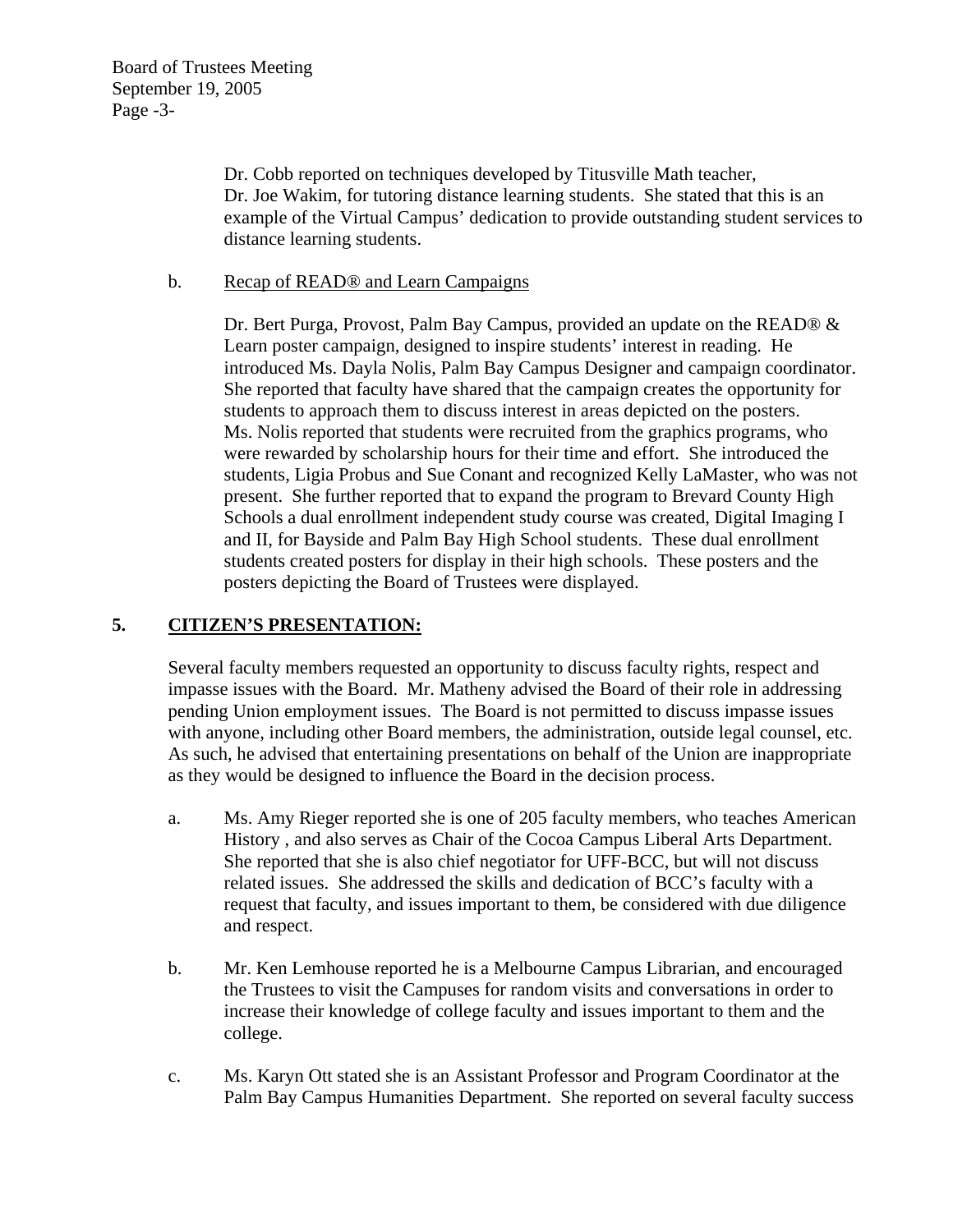Board of Trustees Meeting September 19, 2005 Page -4-

> stories and the differences they have made in the community and to our students due to their commitment to the college and its students.

d. Ms. Rhonda Rye reported she is a Speech Instructor on the Titusville Campus, instructing in the classroom, on-line and hybrid modalities. She reported that principles of collaborative learning are essential to the success of students in group projects. She invited the Board to get to know the faculty members to learn more about the dedication and methods they utilize on behalf of the college students.

Dr. Gamble remarked that the foregoing discussions are just a few examples of the quality and dedication of college faculty. He expressed the gratitude of the administration for their efforts.

# **6. CONSTRUCTION AND DEVELOPMENT:**

None.

# **7. OLD BUSINESS:**

- a. Report on Pending Legal Actions Mr. Matheny
	- (1) Approval of Extension for Closing in the Sale of Palm Bay Property to Palm Bay Academy (PBA)

Mr. Joe Matheny reported the 17-acre parcel under contract to Palm Bay Academy is currently scheduled to close on October 15, 2005. Palm Bay Academy (PBA) requested an extension on this deadline in the earlier Board Workshop. Mr. Matheny recommended if the Board supports the request for an extension, that the new deadline extend to November 19, 2005.

> Mr. Theriac moved approval of the extension for closing in the sale of Palm Bay Property to Palm Bay Academy to November 19, 2005. Mr. McCotter seconded the motion. All those voting in favor of the motion – Theriac, McCotter, Handley, Martinez, and Wilson; opposed – none. Motion unanimously approved.

### **8. NEW BUSINESS:**

a. Personnel Actions

Presented to the Board for information only; with no action required.

b. Approval of IRS 457(b) Deferred Compensation Plan for Employees

Approved - consent agenda.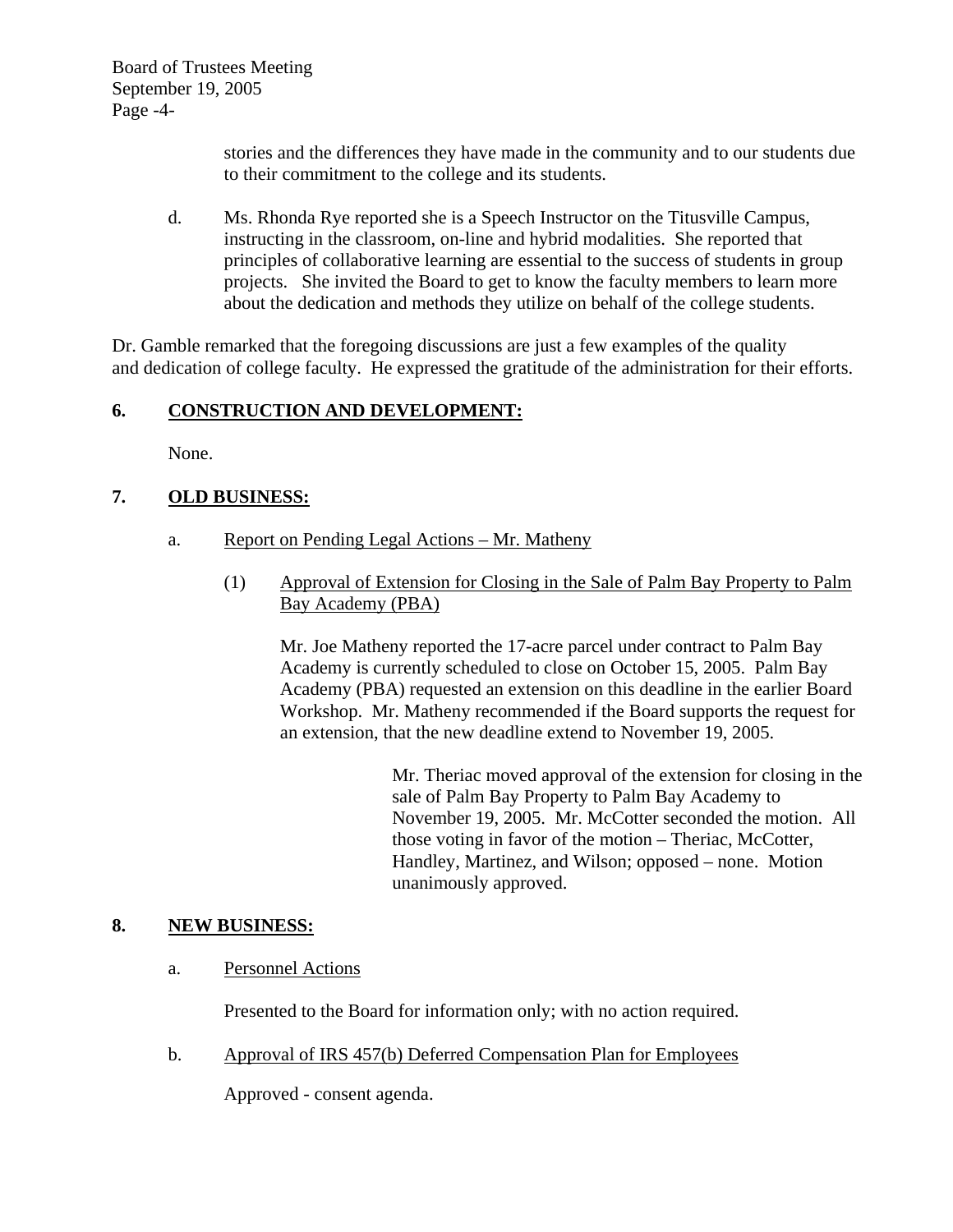Board of Trustees Meeting September 19, 2005 Page -5-

#### c. Approval of UCF/Community College Joint Resolution

Dr. Gamble reported the Board was provided a Draft Agreement of a Resolution between the University of Central Florida (UCF) and Florida's Community Colleges in the Central Region of the state. Dr. Gamble recognized Dr. James Drake, Regional Director, UCF, who has been instrumental in the drafting of this agreement. The agreement represents a positive move toward a stronger alliance between UCF and the named community colleges. The agreement does not in any way abridge the identity of Brevard Community College nor stand in the way of program offerings at BCC, but rather enhances opportunities for the students to continue studies at UCF. Upon resolution by all parties, implementation for operational details will take place.

Dr. James Drake reported he concurs that this agreement is an instrument for providing a framework through which complementary and overlapping missions can broaden the relationship between the institutions for the benefit of the students.

Dr. Gamble reported that he met with Senator Bill Posey, District 24, and shared the proposed agreement. Senator Posey expressed strong support. Dr. Gamble recommended approval of the Resolution between UCF/Community College (as noted.)

Dr. Gamble reported that the rollout of the plan will occur sometime between October and January depending upon timing of the respective institutions' Board approval.

> Mr. Handley moved approval of Resolution between UCF/Community College (as noted.) Mrs. Martinez seconded the motion. All those voting in favor of the motion –Handley, Martinez, McCotter, Theriac and Wilson; opposed – none. Motion unanimously approved.

Dr. Gamble further requested the Board to authorize the Chairman to represent the Board by participating in the rollout ceremony, with a time, date and place to be determined at a later time.

> Mrs. Martinez moved approval of Chairman Wilson's representation of the Board at the time of the official rollout ceremony. Mr. Handley seconded the motion. All those voting in favor of the motion – Martinez, Handley, McCotter, Theriac and Wilson; opposed – none. Motion unanimously approved.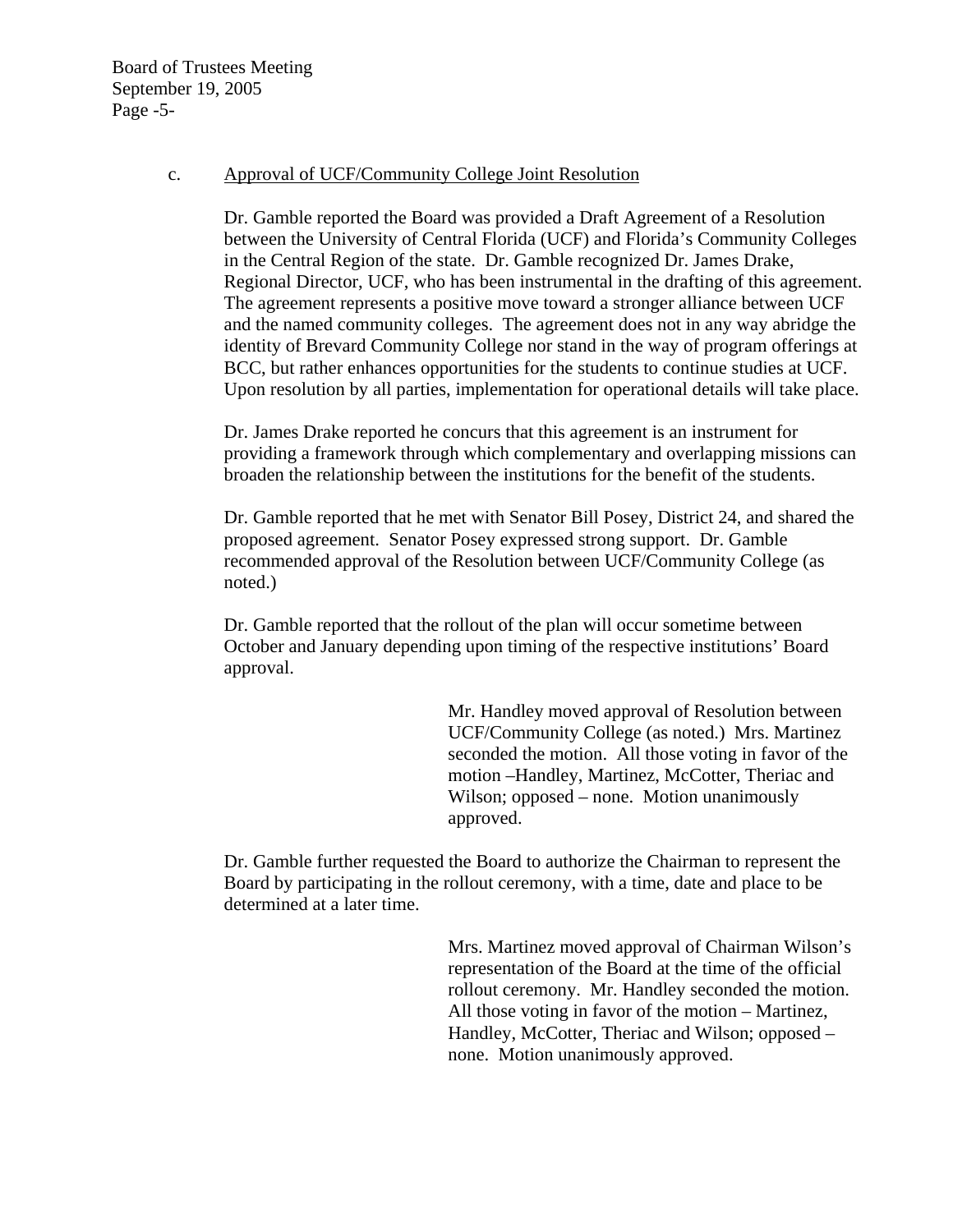### d. Approval of Out-of-County Travel for Jeff Johnson

Approved - consent agenda.

e. Approval of Out-of-Country Travel for David Johansson

Approved - consent agenda.

f. Request for Future Board Meeting/Workshop Agenda Items

Mrs. Martinez requested that the structure of college financial aid mechanisms such procedures, qualifications, etc. be scheduled as a future workshop agenda item. Mrs. Wilson requested that unused scholarship funds also be included in this discussion.

Mrs. Martinez further requested a Board Workshop discussion on Chief Executive Officer (CEO) Compensation Mechanisms.

Mr. Theriac requested a future Board meeting and workshop be held at the UCF campus to highlight their facilities in view of the close relationship between UCF and BCC and their students. Dr. Gamble will explore the possibilities with Dr. Drake.

Mrs. Martinez requested a meeting with further discussion regarding the Sarbanes-Oxley Act.

### **9. FINANCIAL ACTIONS:**

a. Approval of Monthly Budget Status Report, August 2005

Approved – consent agenda.

b. Approval of 2004-05 Annual Financial Report

Approved – consent agenda.

### **10. REPORT OF THE PRESIDENT:**

a. King Center Memorandum of Understanding

Dr. Gamble reported that the Board was provided with a draft Memorandum of Understanding proposed by the King Center Board of Directors. He suggested that the Board consider the document in advance of the presentation for approval at the October Board meeting.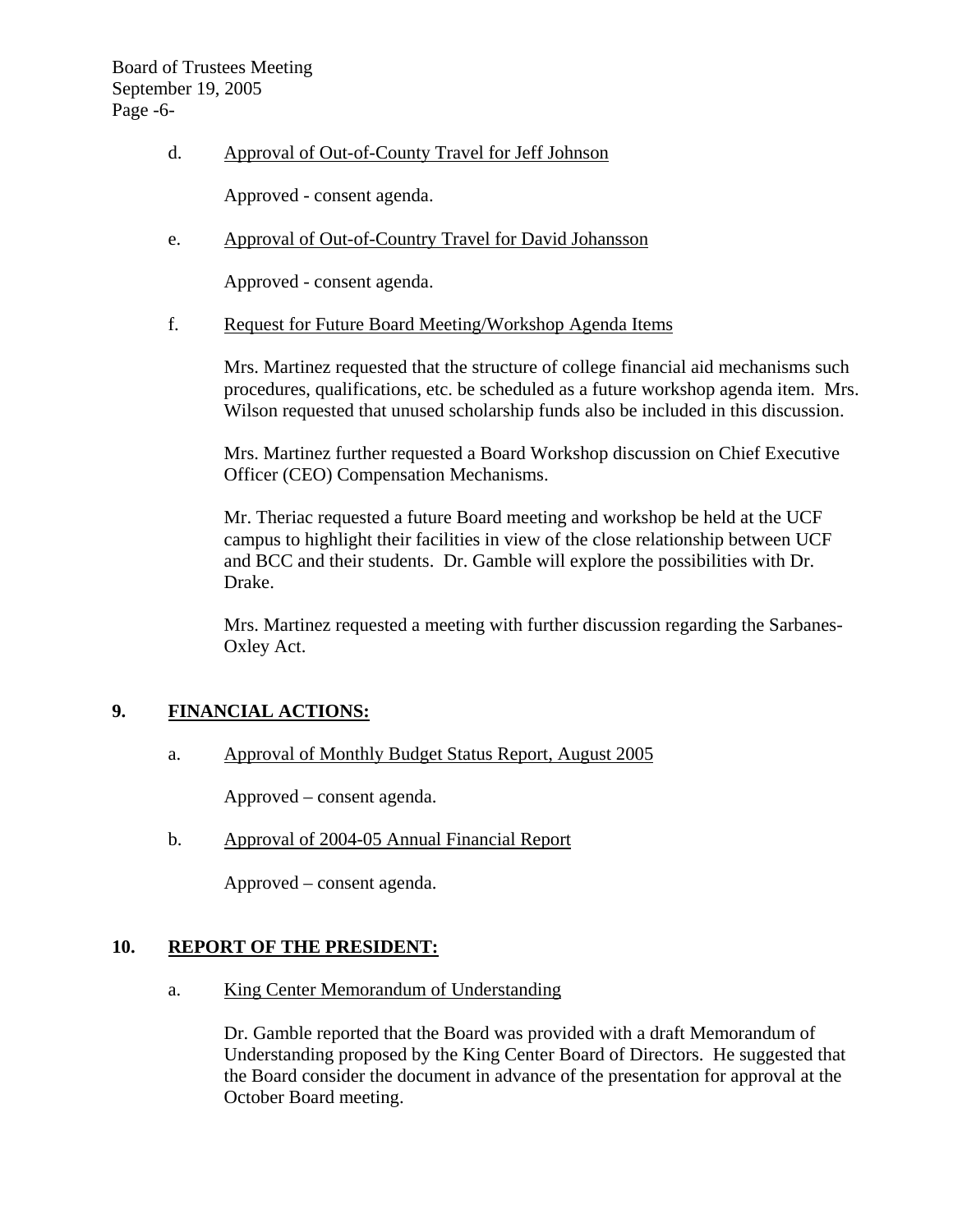Board of Trustees Meeting September 19, 2005 Page -7-

#### b. Board Retreat

Dr. Gamble reported the Board was provided a copy of the Retreat agenda. He further reported that Dr. David Pierce, former Executive Director of American Association of Community Colleges, will be facilitating the workshop. Dr. Gamble stated that the Board was also provided a list of suggested topics of discussion; however, additional suggestions can be communicated to either him or Mrs. Terry Martin, Executive Assistant to the President.

#### c. Association of Community College Trustees (ACCT) National Congress Meeting

Dr. Gamble reported that he attended the ACCT National Congress meeting in Seattle, Washington, along with Trustees Martinez and Theriac. He further reported that the meeting materials and handouts are being distributed to the Board for review.

Mrs. Martinez provided a summary of the conference, highlighting several college programs of particular relevance to Brevard Community College. Dr. Gamble reported that information has been disseminated to appropriate individuals for review.

Dr. Gamble reported that discussions regarding Sarbanes-Oxley were relevant due to differences of opinion on how the "whistleblower" decisions relate to community college. Materials were shared with the Mr. Little, Vice President, Finance and Administrative Services and Mr. Matheny, college attorney. Dr. Gamble reported his impression was affirmation that the college has done things appropriately. Mrs. Martinez inquired if Sarbanes-Oxley applies to the college due to state audits. Dr. Gamble stated the college needs reassurance of the protection in this regard; however, the whistleblower component needs further review.

Mrs. Martinez inquired regarding the materials describing background checks for students in addition to staff. Dr. Gamble reported that the college receives notification from the Florida Department of Law Enforcement (FDLE) when a student with a criminal background enrolls in the college, which is disseminated to campus security and Provosts. Dr. Gamble stated that the underage student must be protected and the fingerprinting, which is currently ongoing, is appropriate protective action for students.

Dr. Gamble reported that the current ACCT President is a former Community College President, and thus aware of the challenges faced by community colleges.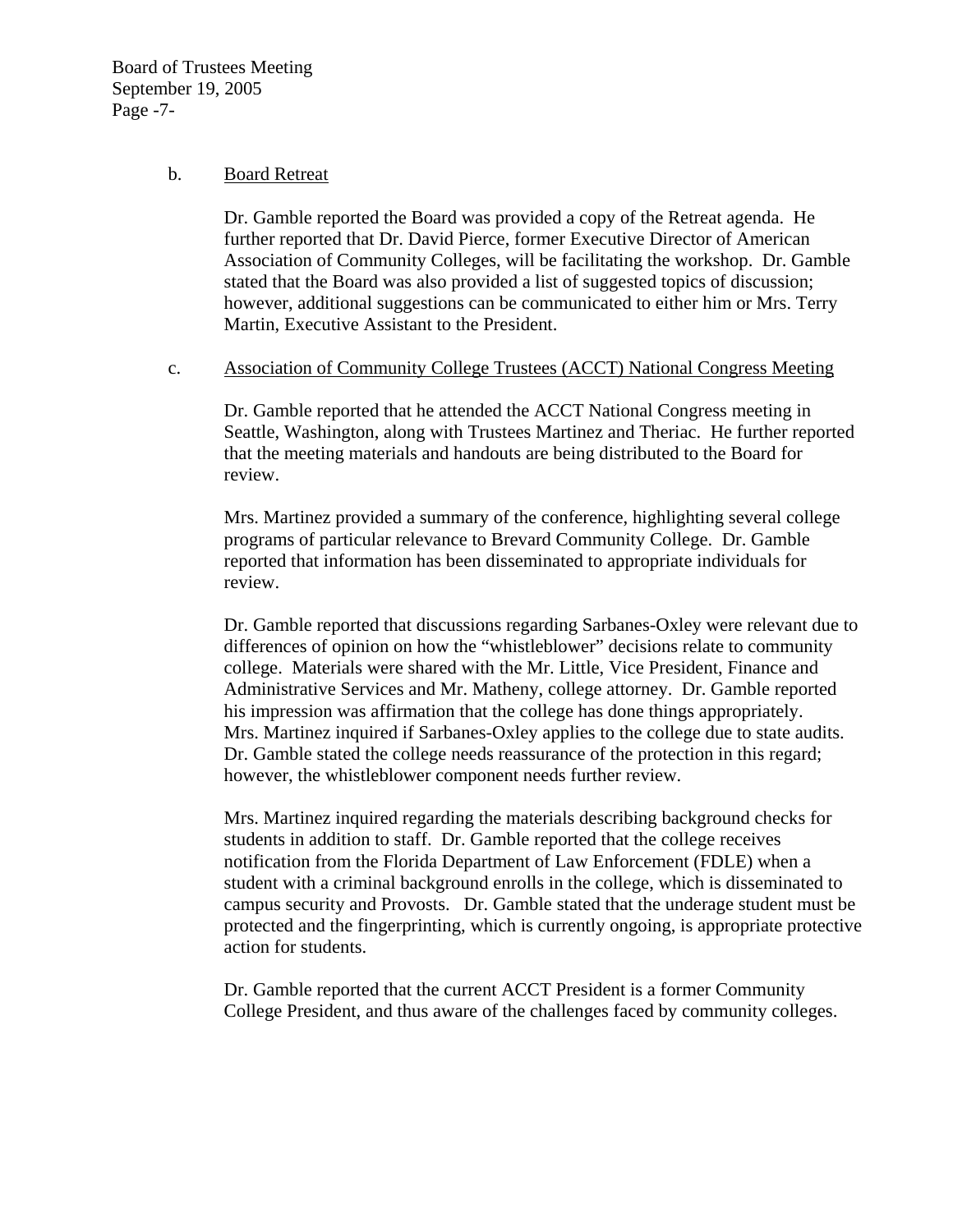### **11. COMMITTEE REPORTS**

a. Architect Selection – Mrs. Martinez

No report.

b. Alumni Association – Mrs. Wilson

Dr. Jeff Spoeri, Executive Director, BCC Foundation, reported the Foundation Board of Governors has approved the proposal to create a committee within the Foundation Board assigned to Alumni matters rather than having a separate Alumni Board.

c. BCC Foundation – Mr. Theriac

Mr. Theriac reported that the recent Foundation cruise raised \$10,000.00. The golf tournament is scheduled for October 15. Dr. Spoeri reported a scholarship pledge of \$10,000.00 from AM-KO (the college custodial service) has been received.

d. Cocoa Village Playhouse – Mr. McCotter

Mr. McCotter reported that the Cocoa Village Playhouse met last Friday. The fundraising efforts continue; however, sufficient monies are available to begin site work for infrastructure. He further reported that Mr. Richard Moon is addressing problems with leaks in the roof.

e. Insurance Committee – Mrs. Martinez

No report.

f. King Center for the Performing Arts – Mr. Handley

Mr. Handley deferred to Dr. Gamble, who reported that the King Center Memorandum of Understanding was discussed. In addition, Dr. Gamble reported that remodeling efforts are progressing on schedule with planned openings in September.

g. Planetarium – Mr. Handley

Mr. Handley reported that the Planetarium is seeking financial sponsors to purchase an additional IMAX movie, *Cosmic Encounters*. Mrs. Wilson indicated that she would provide the name of a contact in this regard.